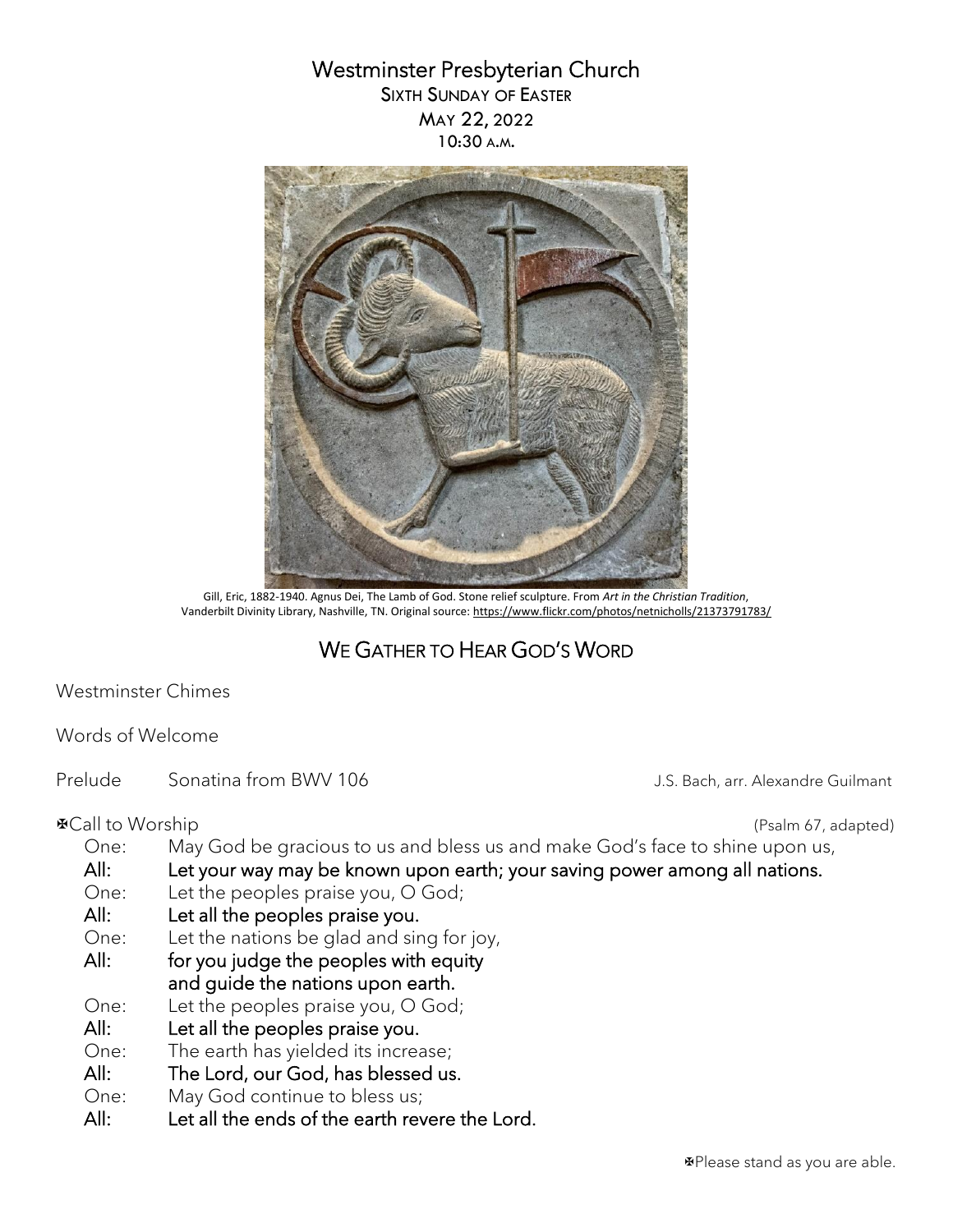Hymn 619 Praise, My Soul, the God of Heaven LAUDA ANIMA



Opening Prayer

Prayer of Confession

Merciful God, in your gracious presence we confess our sin and the sin of this world. Although Christ is among us as our peace, we are a people divided against ourselves as we cling to the values of a broken world. The profit and pleasures we pursue lay waste the land and pollute the seas. The fears and jealousies that we harbor set neighbor against neighbor and nation against nation. We abuse your good gifts of imagination and freedom, of intellect and reason, and have turned them into bonds of oppression. Lord, have mercy upon us; heal and forgive us. Set us free to serve you in the world as agents of your reconciling love in Jesus Christ.

*(time for silent confession)*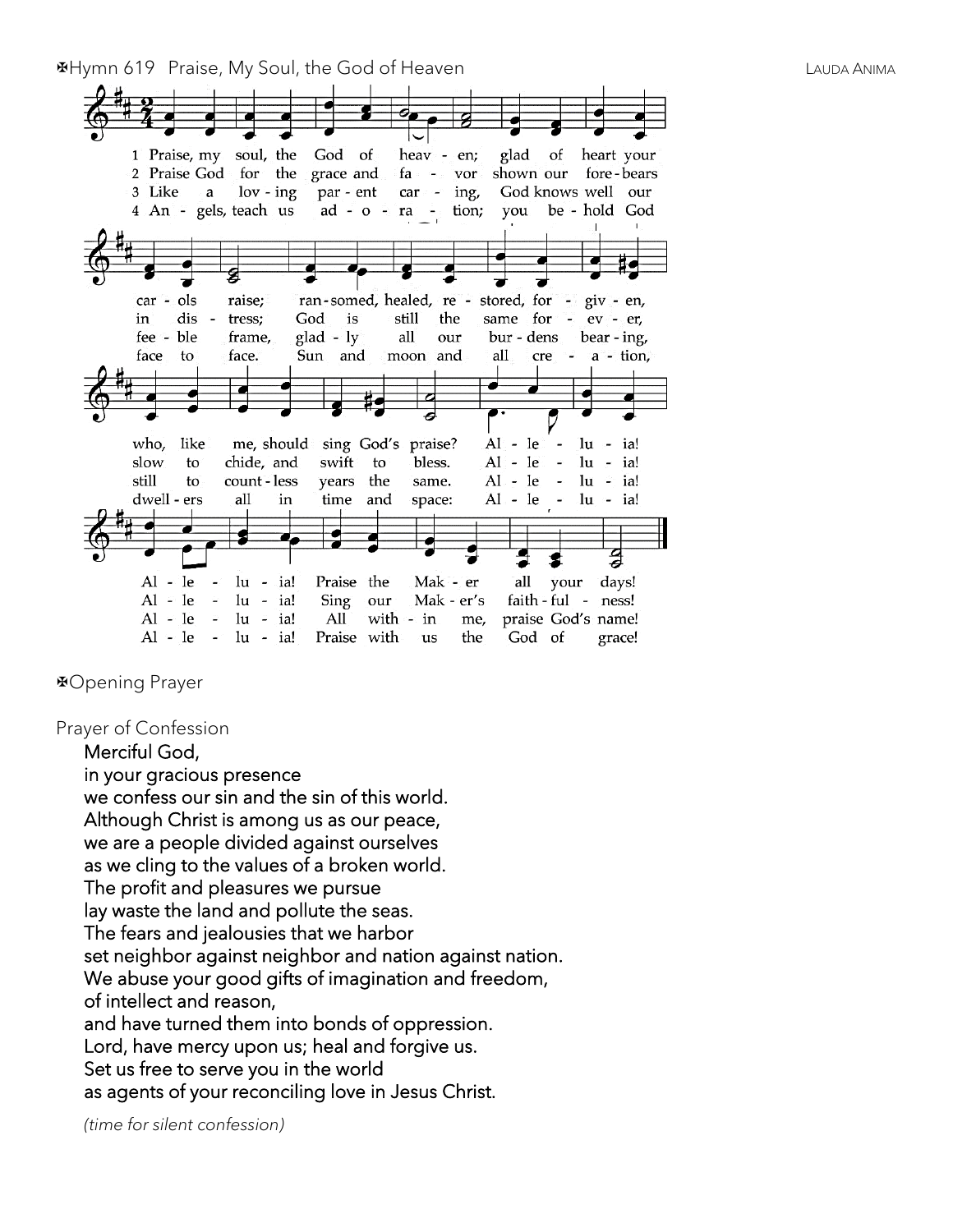## Assurance of Pardon

One: Friends, hear and believe the good news, in Jesus Christ we are forgiven.

All: Thanks be to God. Amen.

# **EXAMPLE Congregational Response GLORIA PATRI**

 Glory be to the Father, and to the Son, and to the Holy Ghost; as it was in the beginning, is now, and ever shall be, world without end. Amen, Amen.

## Passing of the Peace

One: The Peace of Christ be with you.

# All: And also with you

Please pass the peace to each other, greeting one another in Christ's name.



# GOD'S WORD IS READ AND PROCLAIMED

Prayer for Illumination

# First Reading Isaiah 60:1, 11-22

One: The Word of the Lord.

# All: Thanks be to God.

# Second Reading **Revelation 21:10, 21:22-22:5**

One: The Word of the Lord.

All: Thanks be to God.

Message Rev. Alex Lee-Cornell

# WE RESPOND TO GOD'S WORD

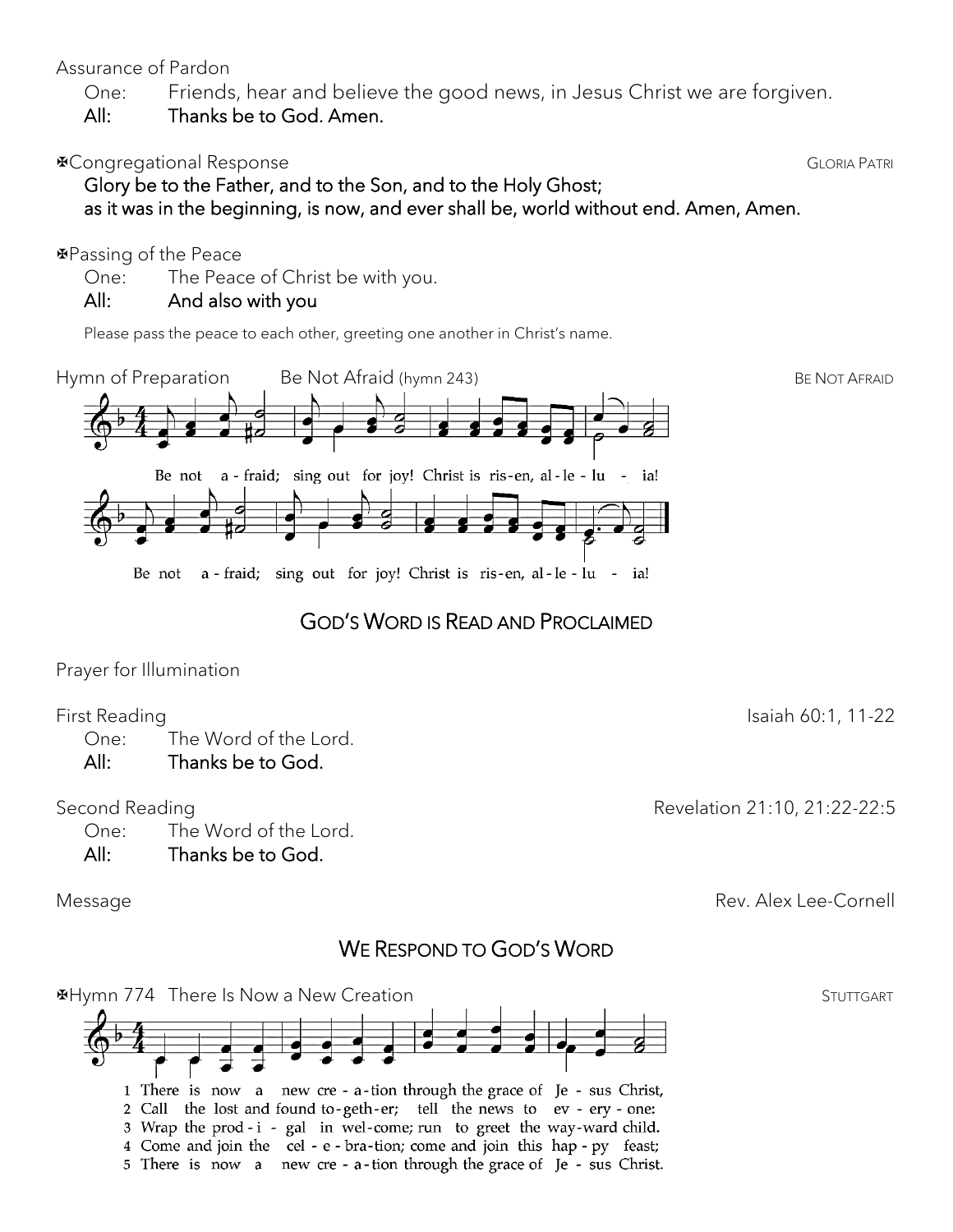

Affirmation of Faith John 14:25-27

Jesus said:

I have said these things to you while I am still with you. But the Advocate, the Holy Spirit, whom the Father will send in my name, will teach you everything, and remind you of all that I have said to you. Peace I leave with you; my peace I give to you. I do not give to you as the world gives. Do not let your hearts be troubled, and do not let them be afraid.

Opportunities for Mission and Ministry

Offering Our Gifts to God Give through Venmo @West-Presby Offertory Anthem Since By Man Came Death, Messiah G.F. Handel

Sharing Joys and Concerns

Prayers of Thanksgiving and Intercession

...Our Father who art in heaven, hallowed be thy name. Thy kingdom come, thy will be done, on earth as it is in heaven. Give us this day our daily bread; and forgive us our debts, as we forgive our debtors; and lead us not into temptation, but deliver us from evil. For thine is the kingdom and the power and the glory, forever. Amen.

# WE BEAR GOD'S WORD INTO THE WORLD

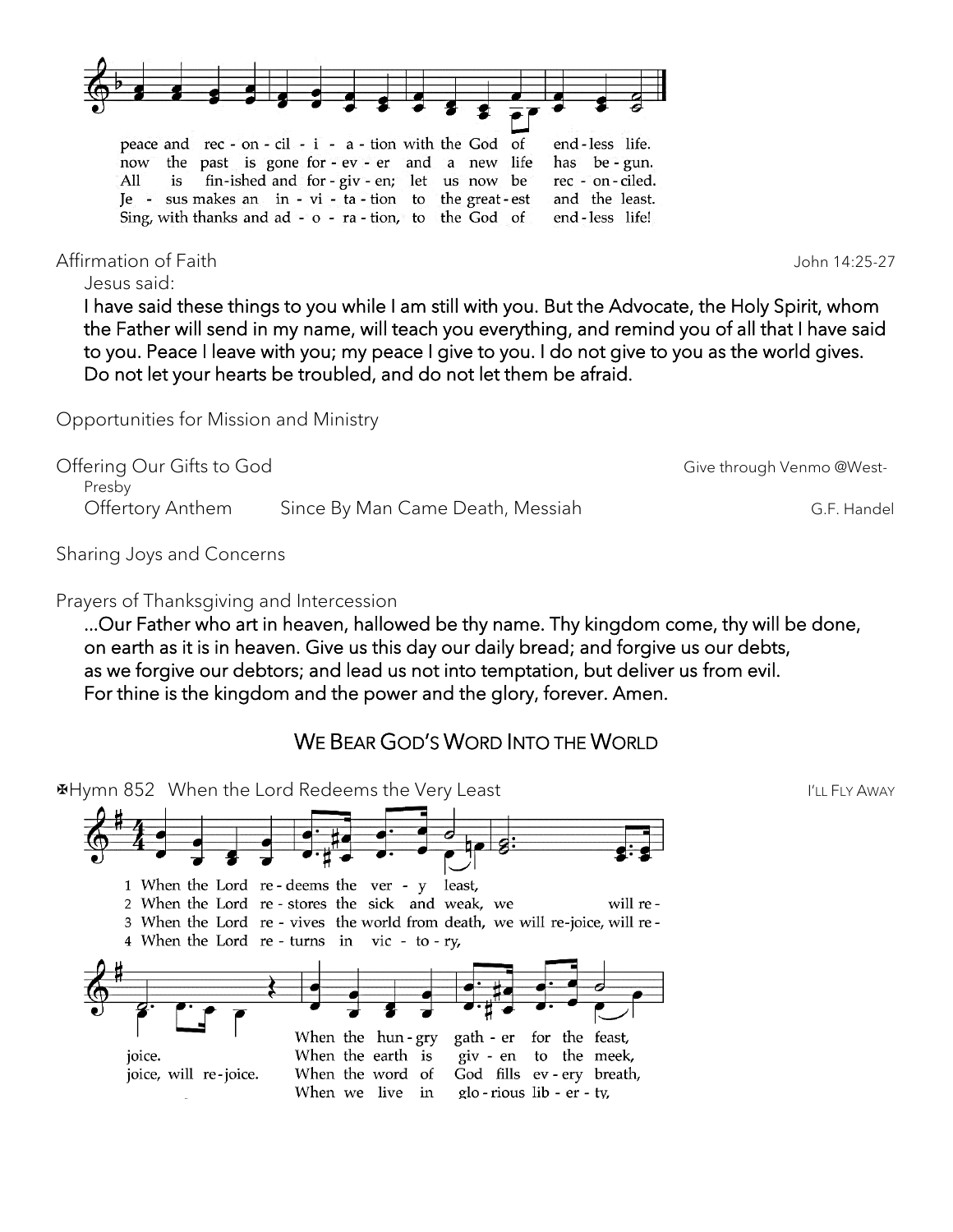

Benediction

⊕Sung Response Praise God from Whom All Blessings Flow Network CLD HUNDREDTH Praise God, from whom all blessings flow; Praise God, all creatures here below; Praise God above, ye heavenly host; Praise Father, Son, and Holy Ghost. Amen.

Postlude Good Christians All, Rejoice and Sing arr. by Gilbert M. Martin

*When our worship is over, our service begins*

## **ANNOUNCEMENTS**

#### WORSHIP LEADERS

Guest Preacher: Rev. Alex Lee- Cornell Worship Leader: Sharon Wright Music Director/Organist: Seth Luna

Sound Technician: Bill Vilbig Livestream: Leiza McArter

Dexter Colorado

### WELCOME VISITORS

We welcome you to our family of faith! After worship, join us in Fellowship Hall for friendship and conversation. We'd like to get to know you, whether you are just visiting or looking for a church home.

### CONGREGATIONAL MEETING TODAY

Following worship, there will be a congregational meeting to receive a report from the 2022 officer nominating committee and to elect elders to be installed on Session for the class of 2025. There will also be an opportunity to review and respond to the recently completed full Mission Study.

### REV. DICK SELBY PREACHING NEXT WEEK

Beginning this afternoon, pastor Alex will be out of the office taking a week of continuing education to write an article for the PC(USA) Call to Worship journal. In the event of a pastoral emergency, he can be reached on his cell phone, 972-998-3740. Rev. Dick Selby will join us to preach and lead worship on Sunday May 29.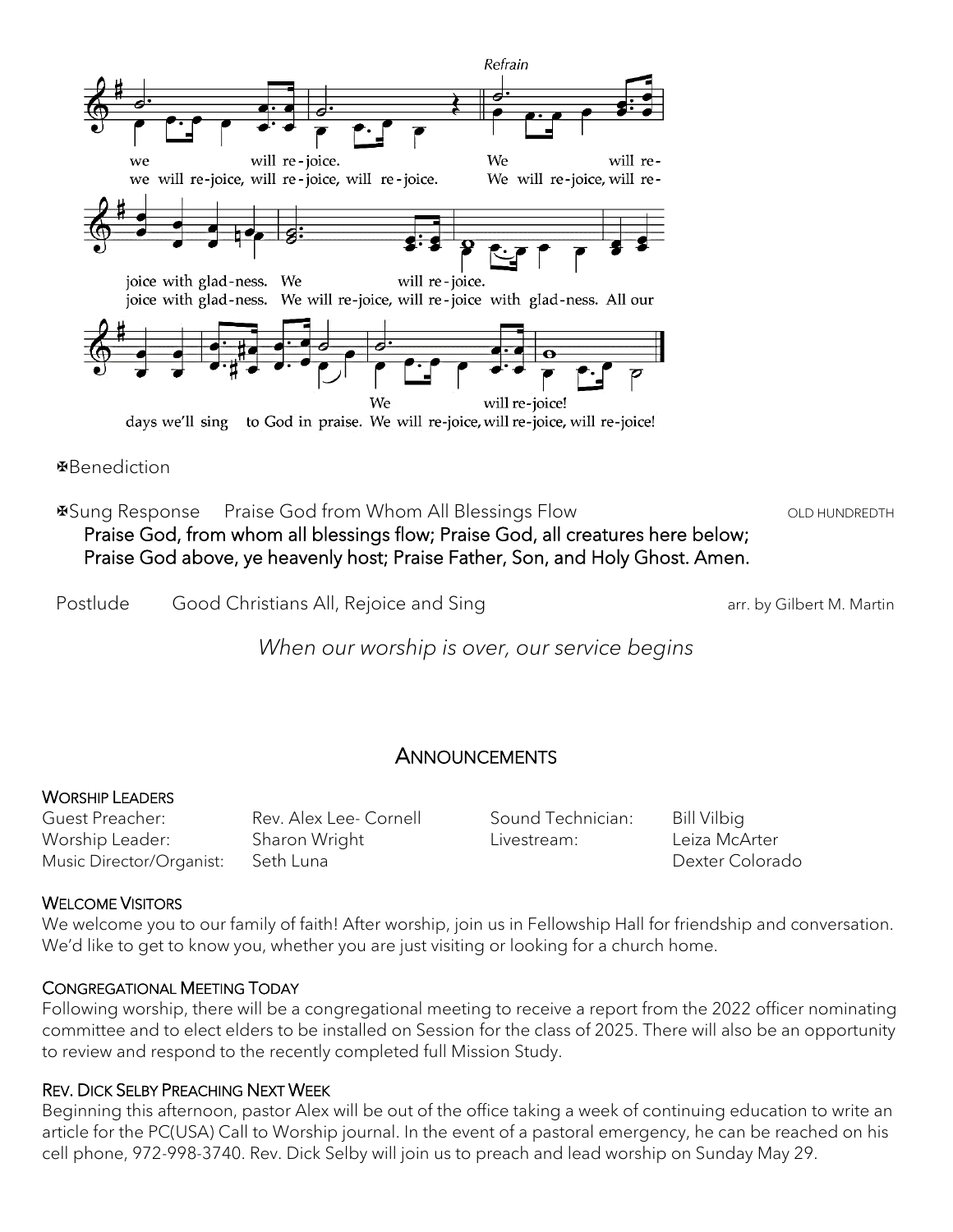### MISSION STUDY AVAILABLE!

Last June, the Mission Study team completed most of their work and released the conclusions of their study, with an online link to the rest of the data. The full form of the study, as a single, published document, is now available and has been approved by Session and sent to Grace presbytery (it is 110 pages long total, with appendix, or 47 pages excluding the appendix). It can be sent to you via email, or you can request a printed copy from the church office. Thank you to our Mission Study Team! Sharon Wright, Jody Clarke, Cheryl Bradford, Ann McCullough, Dexter Colorado, and Rev. Alex Lee-Cornell, with help from Will Frazier and Walter Cowger!

#### ADULT SUNDAY SCHOOL

Join us for Adult Sunday School at 9:15 in the new classroom or to join by Zoom: <https://us02web.zoom.us/j/81600004372?pwd=ajIvNWFGMG0zR3Q5YWZtdzZWLzlrUT09>

#### MISSION PARTNER "FIELD TRIPS"

Before Pastor Alex finishes his work at Westminster on July 31, he is scheduling group visits to our local mission partners to learn more about their work and its impact. If you are interested in being part of a visit to any of our mission partners (Austin Street, The Stewpot, The Bridge, Presbyterian Children's Homes and Services, City Square, North Dallas Shared Ministries, Austin Street Center, or the Visiting Nurses Association), please contact the church office.

#### PEDALHEADS – FOR NEW BIKE RIDERS

Throughout the summer, Westminster will host Pedalheads summer day camp in the southwest parking lot. Pedalheads is a learn-to-ride bike program for kids ages 3-10 best known for helping kids get off training wheels and safely ride on the road. Kids get lots of time on their bikes learning and playing games, navigating obstacle courses, and challenging themselves with a variety of activities in a safe environment. We use only positive reinforcement with our kids to promote their health, well-being, and development. Kids who experience our program report feeling "braver and gooder at biking" and say they like us more than candy, school, and story time! To find out more or register, please visit us at: <https://www.pedalheads.com/>

### ADULT CAREGIVERS' DAY OUT – NEW MINISTRY FORMING

In partnership with our neighbors in Devonshire, Westminster is beginning initial plans to launch a "Caregivers Day Out" program at the church. The program's goal is twofold: first, to provide adults with early-stage Alzheimer's or related dementias a regular opportunity for socialization, exercise, music, and other brainstimulating activities in a safe and comfortable environment; and second, to offer their caregivers much-needed time to attend to their own needs with the assurance that their loved one is safe and cared for. The program will launch this Spring on Thursdays—more details to come. If you or a loved one is interested in participating or serving as a volunteer, please contact the church office!

#### UPCOMING EVENTS

- May 23-29 Alex out on continuing education
- May 26 May Session Meeting 12pm-1pm, Zoom
- May 29 Guest preacher, Rev. Dick Selby (pastor Alex out for continuing education)
- May 30 Memorial Day; church offices closed
- May 31 Pedalheads Summer Camp begins (8:30a-3:30pm, M-F, through Aug. 12)
- June 5 Pentecost worship with communion
- July 10 Pastor Alex on vacation; guest preacher
- July 17 Pastor Alex on vacation; guest preacher TBD
- July 31 Pastor Alex's last Sunday at WPC.

### DOG PARK COFFEE

Every 2<sup>nd</sup> and 4<sup>th</sup> Saturday, WPC serves coffee in the Westminster Dog Park from 9-10:30 am. It's a great way to welcome guests to our campus. To volunteer, contact Mike Stanley (mike@colbystanley.com).